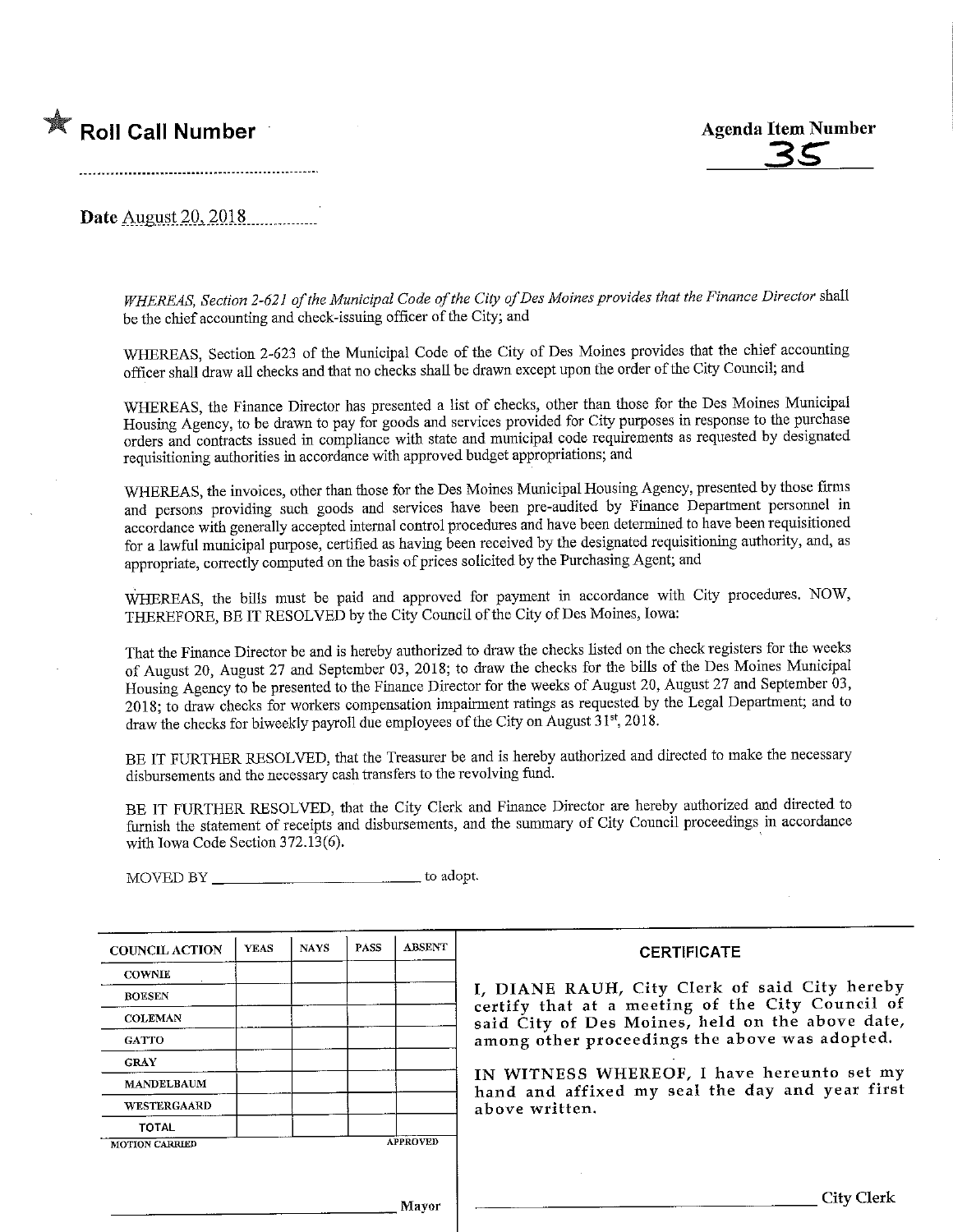### S MOINES ENGINEERING DEL ARTIBENT NSTRUCTION CONTRACT PARTIAL PAYMENT REQUESTION

CITY OF DES MOIN

For Check Register of August 10, 2018<br>As approved by City Council on August 6, 2018 For Check Register of August 10, 2018<br>As approved by City Council on August 6, 2018 (Roll Call No. 18-)  $\frac{3\sqrt{f}}{2}$ 

 $\epsilon_{\rm eff}$ 

Page No. 1

Partial

August 06, 2018 Page No. 1<br>The work performed associated with the following listed construction contract partial payments has been the work performed associated with the following movements and the Fine integriting Department hereby  $\alpha$  is tructed in substantial compliance with the plans and specifications, and the Engineering Contractors, requests that the Finance Department process payment to the following contractors:

 $\hat{\mathbf{p}}$ 

|                                 | <b>Project Title</b>                                                                             | Contractor                                                                                                                                                                  | Partial<br>Payment<br>No. | Partial<br>Payment<br>Amount |
|---------------------------------|--------------------------------------------------------------------------------------------------|-----------------------------------------------------------------------------------------------------------------------------------------------------------------------------|---------------------------|------------------------------|
| <b>Activity ID</b><br>042017020 | E. 6th Street and Des Moines Street Traffic Signals                                              | Van Maanen Electric, Inc.<br>Nathan S. Van Maanen,<br>President<br>627 North 19th Ave, East<br>PO Box 1131<br>Newton, IA 50208                                              | 02                        | \$130,533.52                 |
|                                 | Munis Contract No. 18058                                                                         |                                                                                                                                                                             |                           |                              |
| 042018011                       | 2018 Parking Garage Repair Program                                                               | Western Waterproofing<br>Company, Inc. d/b/a Western<br><b>Specialty Contractors</b><br>Jeffrey J. Kelley, President<br>1829 Industrial Circle<br>West Des Moines, IA 50265 | 02                        | \$161,782.42                 |
|                                 | Munis Contract No. 19001                                                                         |                                                                                                                                                                             |                           |                              |
| 062016001                       | E. 42nd Street and Hubbell Avenue Intersection<br>Improvements                                   | Absolute Concrete<br>Construction, Inc.<br>Matt Triggs, President<br>505 1st Avenue<br>Slater, IA 50244                                                                     | 05                        | \$174,571.12                 |
|                                 | CS-TSF-1945(827)--85-77, UST-006-4(179)--4A-77                                                   |                                                                                                                                                                             |                           |                              |
|                                 | Munis Contract No. 18076                                                                         |                                                                                                                                                                             | 08                        | \$565,527.16                 |
| 062017016                       | E. McKinley Avenue Reconstruction from S.E. 7th<br>Street to S.E. 14th Street with Access Bridge | Corell Contractor, Inc.<br>Grant S. Corell, President<br>1300 Lincoln Street<br>West Des Moines, IA 50265                                                                   |                           |                              |
|                                 | Munis Contract No. 17145                                                                         |                                                                                                                                                                             |                           | \$338,892.15                 |
| 072017002                       | Near West Side Sewer Separation Phase 2                                                          | Jasper Construction Services,<br>Inc.<br>Cliff Rhoads, President<br>928 N 19th Avenue East<br>Newton, IA 50208                                                              | 04                        |                              |
|                                 | Munis Contract No. 18093                                                                         |                                                                                                                                                                             |                           |                              |
| 072018004                       | 43rd Street and Crocker Street Sewer Separation                                                  | J & K Contracting, LLC<br>Jeremy Feldmann, President<br>10703 Justin Drive<br>Urbandale, IA 50322                                                                           | 03                        | \$233,431.86                 |
|                                 | Munis Contract No. 18090                                                                         |                                                                                                                                                                             |                           |                              |
| 082017001                       | Leetown Creekway Box Culvert from Dean Avenue<br>to University Avenue                            | S. M. Hentges & Sons Inc.<br>Steven M. Hentges, President<br>650 Quaker Avenue<br>Suite 200<br>Jordan, MN 55352                                                             | 10                        | \$137,913.56                 |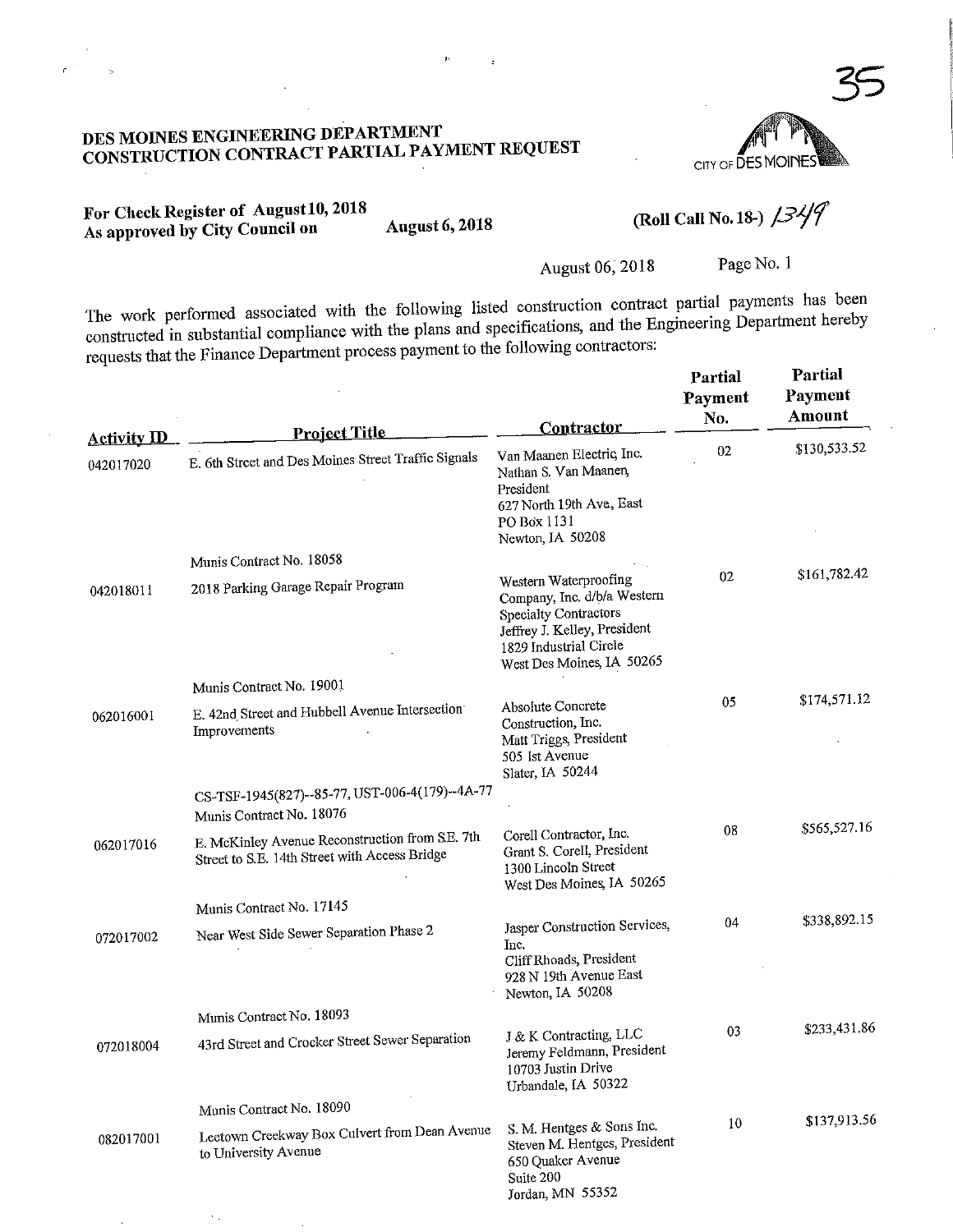### S MOINES ENGINEERING DEFARTMENT NSTRUCTION CONTRACT FARTIAL LATINENT REQUEST



r Check Register of August 10, 2010 As approved by City Council on August 6,2018 (Roll Call No. 18-) /3^

August 06,2018 Page No. 2

|                    |                                                  | <b>Contractor</b>                                                                                                          | Partial<br>Payment<br>No. | Partial<br>Payment<br>Amount |
|--------------------|--------------------------------------------------|----------------------------------------------------------------------------------------------------------------------------|---------------------------|------------------------------|
| <b>Activity ID</b> | <b>Project Title</b><br>Munis Contract No. 18041 |                                                                                                                            |                           |                              |
| 082018002          | S.E. 1st and Van Buren Storm Sewer               | S. M. Hentges & Sons Inc.<br>Steven M. Hentges, President<br>650 Quaker Avenue<br>Suite 200<br>Jordan, MN 55352            | 03                        | \$435,632.61                 |
|                    | Munis Contract No. 18091                         |                                                                                                                            |                           |                              |
| 102016009          | Fire Station No. 5 and No. 9 Reroofing           | Southern Minnesota<br>Urethanes, LLC<br>Steven W. Popplewell,<br>President-Owner<br>9024 Loomis Rd.<br>Caledonia, MN 55921 | 03                        | \$52,913.50                  |
|                    | Munis Contract No. 17054                         |                                                                                                                            |                           |                              |
| 112018010          | Riverview Park Grading                           | <b>Elder Corporation</b><br>Jared R. Elder II, President<br>5088 E. University Avenue<br>Des Moines, IA 50327              | 01                        | \$104,348.23                 |
|                    | Munis Contract No. 19010                         |                                                                                                                            |                           |                              |

Requested by:

Steven L. Naber, P.E. Des Moines City Engineer

ec: City Clerk

Lay Chineston

rock<br>Neglischen Ring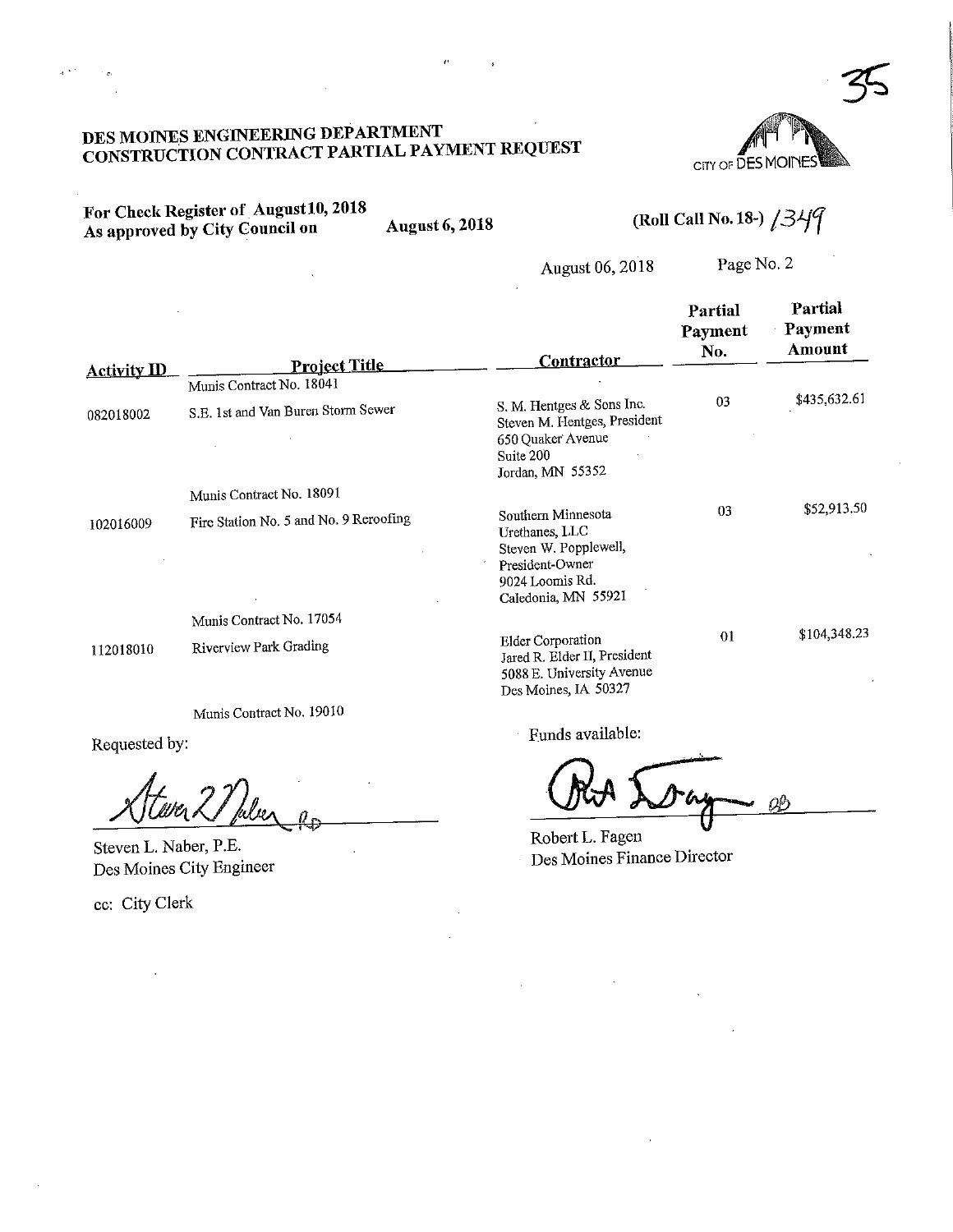### S MOINES ENGINEERING DEFAKTMENT NSTRUCTION CONTRACT PARTIAL FATTMENT REQUEST

CITY OF **DES MOII** 

For Check Register of August 17,2018 As approved by City Council on August 6, 2018

 $\mathcal{L}$ 

Page No. 1

The work performed associated with the following listed construction contract partial payments has been constructed in substantial compliance with the plans and specifications, and the Engineering Department hereby requests that the Finance Department process payment to the following contractors:

|                                 | <b>Project Title</b>                                                                        | Contractor                                                                                                                      | Partial<br>Payment<br>No. | Partial<br>Payment<br>Amount |
|---------------------------------|---------------------------------------------------------------------------------------------|---------------------------------------------------------------------------------------------------------------------------------|---------------------------|------------------------------|
| <b>Activity ID</b><br>042016011 | Martin Luther King Jr. Parkway and Prospect Road<br>Traffic Signals                         | Iowa Signal, Inc.<br>Wayne Lesley, President<br>3711 S.E. Capitol Circle<br>Grimes, IA 50111                                    | 01                        | \$227,939.79                 |
|                                 | CS-TSF-1945(830)--85-77                                                                     |                                                                                                                                 |                           |                              |
|                                 | Munis Contract No. 18046                                                                    |                                                                                                                                 |                           |                              |
| 042017021                       | 59th and 62nd Streets at Douglas Avenue Traffic Signal Baker Electric, Inc.<br>Replacements | Britt Baker, CEO<br>111 Jackson Avenue<br>Des Moines, IA 50315                                                                  | 01                        | \$28,866.23                  |
|                                 | Munis Contract No. 18092                                                                    |                                                                                                                                 |                           |                              |
| 042018012                       | Brine Barn Roof Modification                                                                | Bergstrom Construction, Inc.<br>Tom Gorgas, President<br>1719 Hull Avenue<br>Des Moines, IA 50313                               | 02                        | \$252.20                     |
|                                 | Munis Contract No. 18106                                                                    |                                                                                                                                 |                           |                              |
| 062017002                       | 31st Street Reconstruction from I-235 to University<br>Avenue                               | MPS Engineers, P.C. dba<br>Kingston Services, P.C.<br>Umesh G.Shetye, President<br>1444 Illinois Street<br>Des Moines, IA 50314 | 03                        | \$121,412.23                 |
|                                 | Munis Contract No. 18074                                                                    |                                                                                                                                 |                           |                              |
| 062017008                       | 2017 City-wide PCC Pavement Restoration Program                                             | TK Concrete Inc.<br>Tony J. Ver Meer, President<br>1608 Fifield Road<br>Pella, IA 50219                                         | 09                        | \$50,818.79                  |
|                                 | Munis Contract No. 17143                                                                    |                                                                                                                                 |                           |                              |
| 062018006                       | 2018-2019 Expanded Street Resurfacing Program -<br>Contract 1                               | Grimes Asphalt and Paving<br>Corporation<br>Kurt Rasmussen, President<br>5550 NE 22nd Street<br>Des Moines, IA 50313            | 01                        | \$436,926.02                 |
|                                 | Munis Contract No. 18119                                                                    |                                                                                                                                 |                           |                              |
| 072016003                       | Lower Oak and Highland Park Sewer Separation Phase<br>1                                     | Rognes Corp. dba Rognes<br>Corporation<br>Warren Rognes, President<br>720 SW Goodwin<br>Ankeny, IA 50023                        | 07                        | \$157,758.27                 |